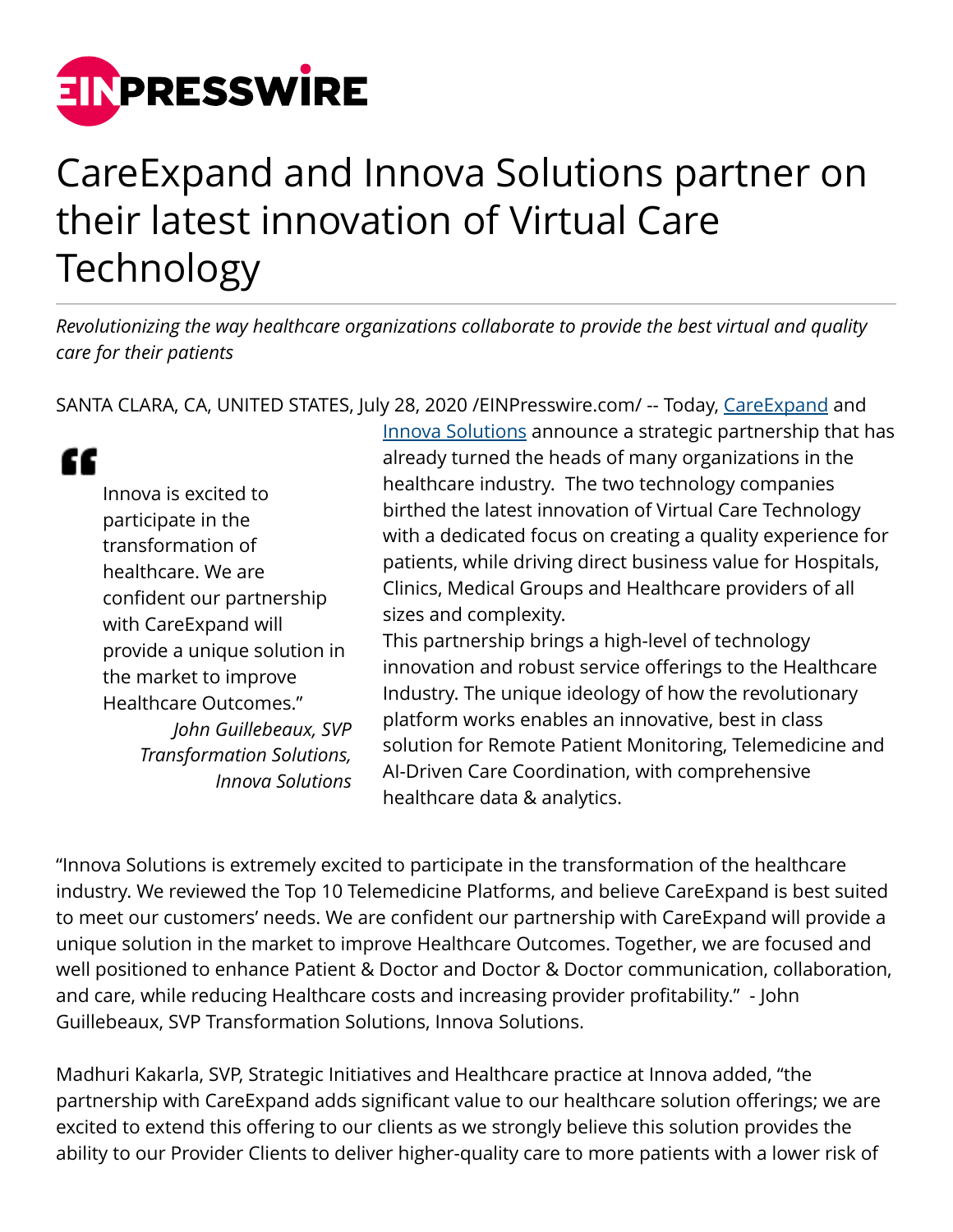burnout at lower costs and higher efficiency".

The CEO and Founder of CareExpand, Javier Vinals said, "The partnership between Innova and CareExpand creates a unique offering that brings clinicians the best Virtual Care Technology with all the guarantees of a safe integration, with dedicated support and the ability to scale."

CareExpand connects seamlessly to any EHR/EMR/Practice Management patient record system which adds to the uniqueness of this solution. The integration of a patient record system to this elite platform provides an elevated value and immediate key benefits. This value then paired with Innova's data, analytics, intelligent automation, and dedicated technology resources, creates a perfect compliment. While the marketplace is impressed by the fore-thought that has gone into this effort, they are also excited to find out the Innova CareExpand Solution pays for itself by helping its customers add value-based payments. Whether organizations have value-based contracts or just want to add virtual care services like remote patient monitoring and telemedicine, CareExpand is a revenue driver.

## About CareExpand

CareExpand, located in Dallas, TX is a leader in empowering digital transformation of Hospitals, Medical Groups, Payors and Systems through its care coordination and virtual care platform. Delivering virtual care goes far beyond replacing office visits with video visits. They have a clear philosophy that patients should be able to see their doctor anytime, anywhere - because healthcare should be easy, clear and reasonable. With that, their goal has been to provide a platform that is fast, easy and intuitive, allowing practice/clinicians to be up and running with full EHR patient data, in minutes - not days, weeks or months.

## About Innova Solutions

Innova Solutions, located in Santa Clara, CA is an American CyberSystems, Inc. (ACS Solutions) company, that provides a broad array of proven, tested, cost-effective, and enterprise-scale technologies and services that leverage the latest technology and delivery models to deliver high value in the cloud, in the data center, and across complex interconnected environments. Innova's Healthcare Practice and Data, Analytics, Intelligent Automation, and leading Managed Services are a perfect complement to the CareExpand Virtual Care Platform.

For more information, please visit<https://info.innovasolutions.com/careexpand>

Charity Hudnall Innova Solutions +1 925-627-4909 [email us here](http://www.einpresswire.com/contact_author/2892532) Visit us on social media: [Facebook](https://www.facebook.com/innovasolutionsinc/) **[Twitter](https://twitter.com/innovasolutions)** [LinkedIn](https://www.linkedin.com/company/innovasolutions-usa/)